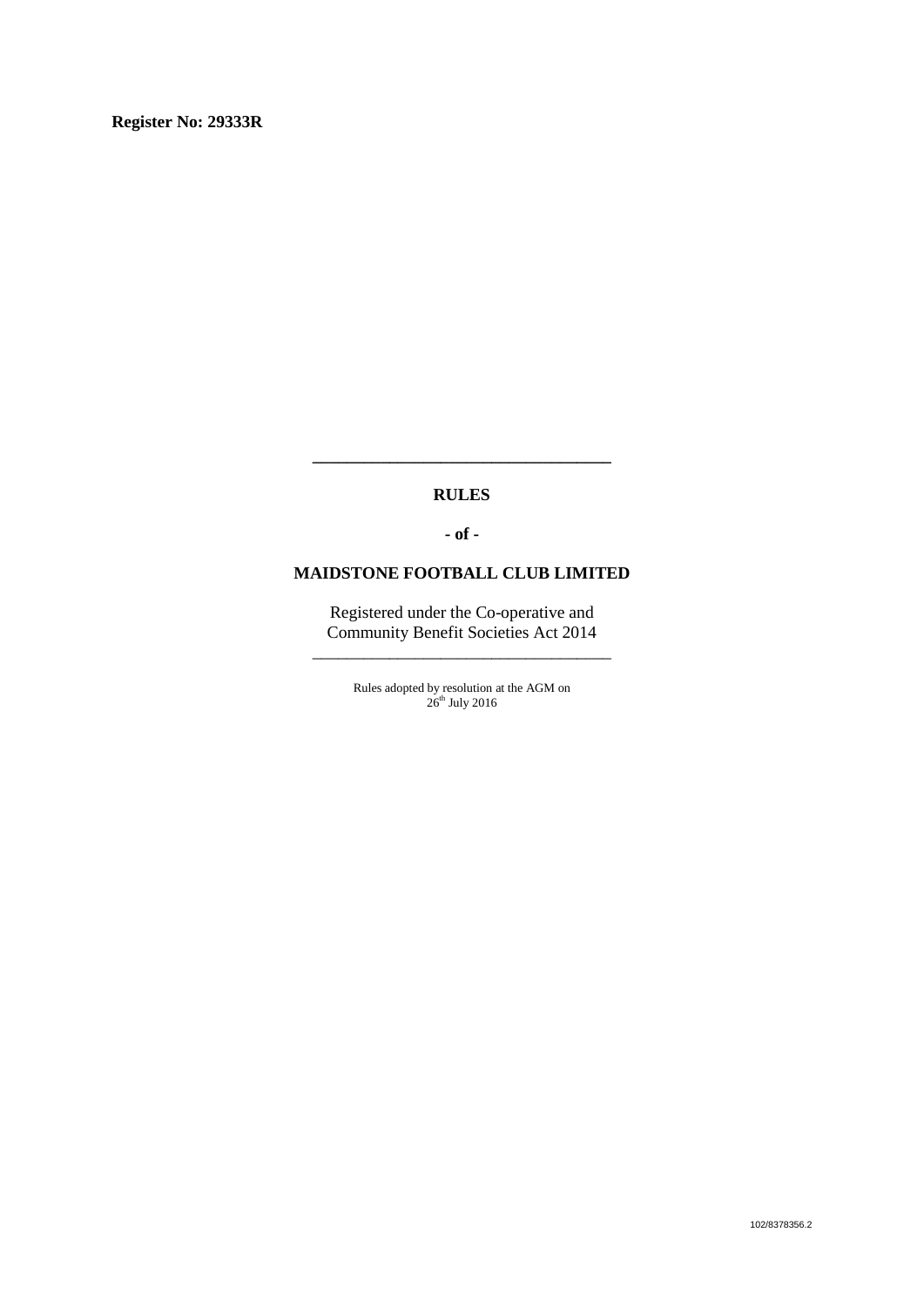## **Index of Rules**

Heading

Rule

| I                |  |
|------------------|--|
|                  |  |
| 1.               |  |
| 2.               |  |
| 3.               |  |
| $\overline{4}$ . |  |
| $\mathbf{I}$     |  |
| 5.               |  |
| 6.               |  |
| III              |  |
| 7.               |  |
| 8.               |  |
| 9.               |  |
| 10.              |  |
| IV               |  |
| 11.              |  |
| 12.              |  |
| 13.              |  |
| 14.              |  |
| 15.              |  |
| V                |  |
| 16.              |  |
| 17.              |  |
| 18.              |  |
| 19.              |  |
| VI               |  |
| 20.              |  |
| 21.              |  |
| 22.              |  |
| 23.              |  |
| 24.              |  |
| 25.              |  |
| 26.              |  |
| 27.              |  |

Page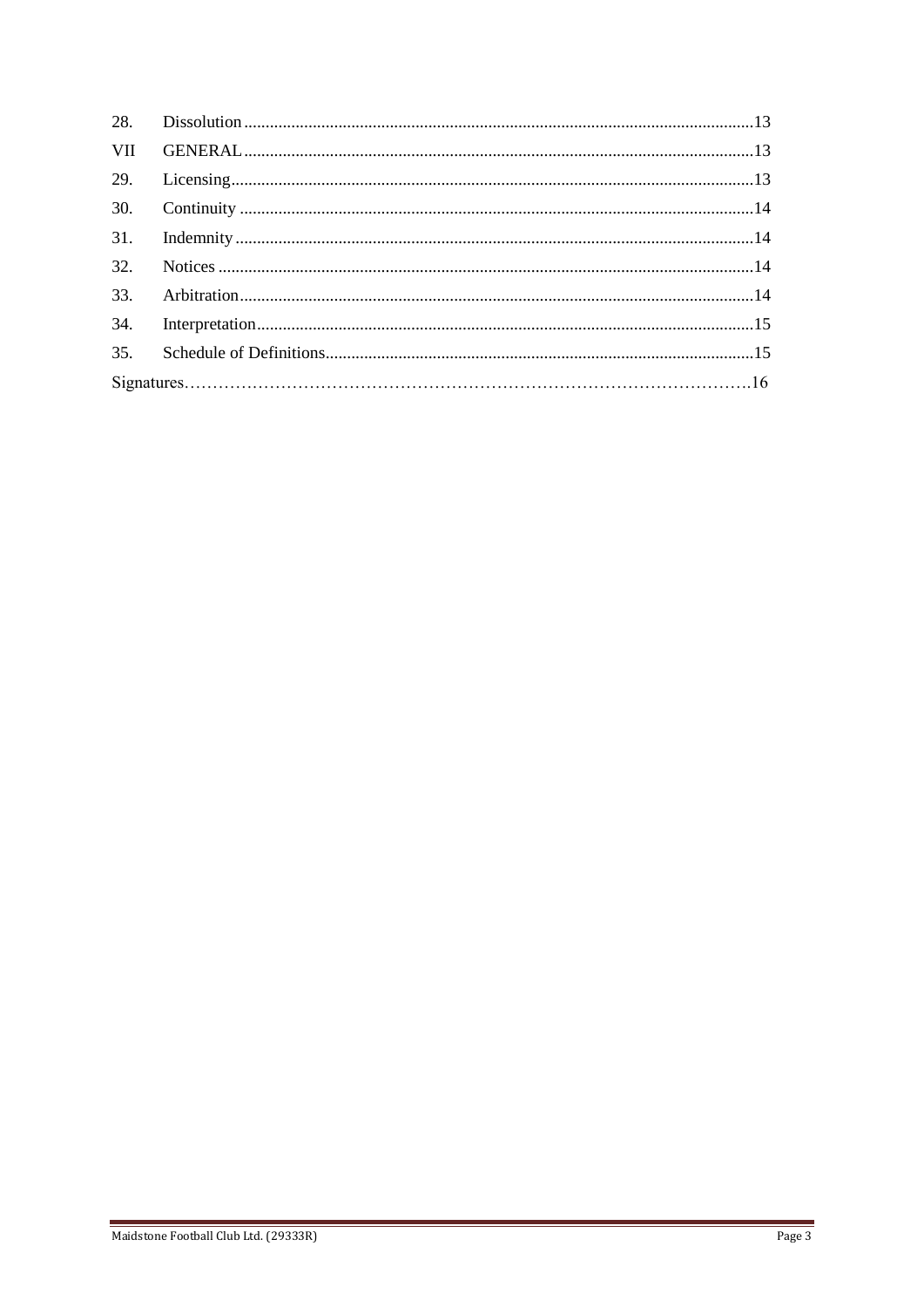## **I NAME, OBJECTS AND POWERS**

### **1. Name**

The Society shall be called the "Maidstone Football Club Limited" whose Registered Office is at The Mote, Willow Way, Maidstone, Kent, ME15 7RN.

## **2. Definitions**

Except where the context otherwise permits or requires, the words and expressions listed in the Schedule of Definitions set out in Rule 35 shall bear the meanings given to them therein.

## **3. Objects**

The objects of the Club shall be:

- 3.1 To promote, encourage and foster the Game for the benefit of the Members including (but not limited to) the coaching thereof at all levels.
- 3.2 To promote, encourage and foster the Game at all levels in the area of the Ground and the surrounding areas.
- 3.3 To ensure that the Game is played in accordance with the Laws of the Game and is administered in accordance with the World Rugby Regulations and the Rules and Regulations of the Union.
- 3.4 To undertake such matches and fixtures and other activities as the Committee may decide.
- 3.5 To maintain and develop the Ground at The Mote, Willow Way, Maidstone, Kent, ME15 7RN or such other location as the Committee may from time to time determine as the headquarters of the Club and as a venue for playing the game and conducting the other activities of the Club so as to provide the best possible facilities for Members and those visiting the Ground.
- 3.6 To strengthen the bonds between the Club and the local community in the areas surrounding the Club.

## **4. Powers of the Club**

To further its objects the Club shall have the power to do all such things as are incidental or conducive to the objects of the Club including (but not limited to) all or any of the following:

4.1 Either directly or indirectly to employ, invest and deal with the assets and funds of the Club for the objects of the Club in such manner as shall be considered by the Committee to be expedient, and to do all such other acts and things and carry on all such other activities (including (but not limited to) leasing, subleasing, releasing, renting, acquiring, altering, erecting, holding, selling, improving, developing, repairing, hiring, lending with or without security or otherwise dealing with real and personal property of any kind) as shall be considered by the Committee to be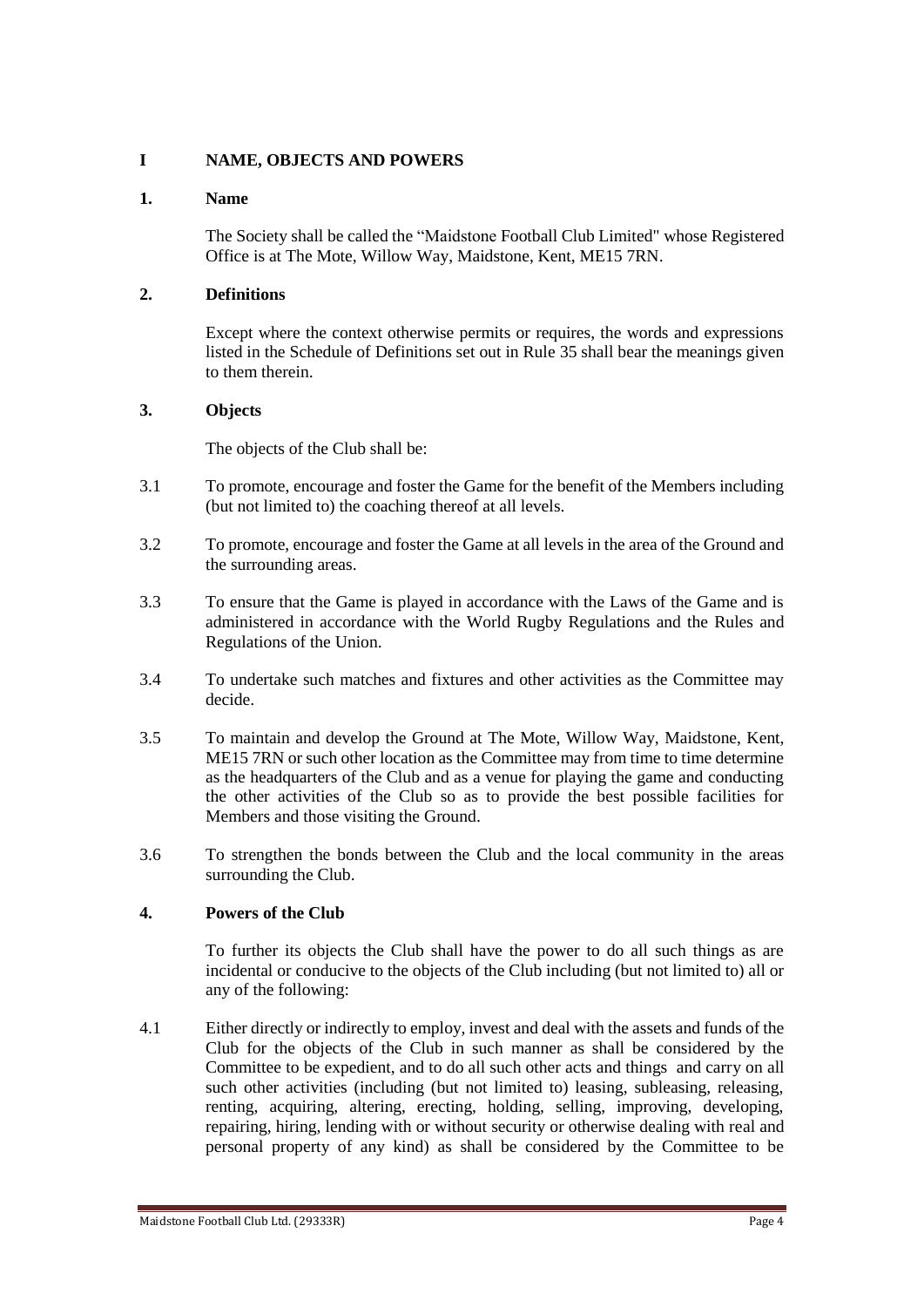necessary or expedient for the purposes of the Club or the advancement of its interests.

- 4.2 To raise or borrow money for the purposes of or in connection with the activities of the Club or any of them as the Committee thinks fit in accordance with the following provisions:
- 4.2.1 Any sum or sums raised or borrowed may be on mortgage, charge, bonds or debentures or all or any of the funds or property of the Club whether or not including any floating charge of the whole or part of the undertaking property and assets of the Club both present and future.
- 4.2.2 At the time of any borrowing the sum of the amount then remaining undischarged of monies borrowed and of the amount of the proposed borrowing shall not exceed 100,000 pounds or such sum as the Members in General Meeting may from time to time determine.
- 4.2.3 The rate of interest payable at the time the terms of borrowing are agreed on any money borrowed shall not exceed the rate of interest which in the opinion of the Committee represents the market rate of interest for borrowings of similar amount and on similar terms prevailing at that time except that in the case of a mortgage loan the Committee may delegate the determination of the interest rate within specified limits to an Officer, Committee Member or Sub-Committee.
- 4.2.4 The Committee may determine from time to time (subject to Rules 4.2.1, 4.2.2 and 4.2.3) the terms and conditions upon which money is raised or borrowed or security is issued and may vary such terms and conditions.
- 4.2.5 No person lending money to the Club shall be concerned to see or enquire whether either of the limits imposed by Rule 4.2.2 or Rule 4.2.3 is exceeded at the time of the borrowing or issue and if either or both of such limits were to be exceeded no borrowing incurred in excess of such limits shall be invalid unless such person had received express notice to this effect at the time of borrowing.
- 4.3 To give any security or securities whether by way of mortgage or otherwise for the performance of any contracts or any debts, liabilities or obligations of the Club or any of its subsidiaries or other persons or corporations in whose business or undertaking the Club is interested, or to whom or in respect of whom the Club has given any personal covenant, guarantee or indemnity, whether directly or indirectly, and collaterally or further to secure any obligation of whatever nature of the Club by a trust deed or other assurance.
- 4.4 To accept and grant sponsorship and franchises and make such arrangements in connection therewith as the Committee shall think fit.
- 4.5 To apply for and hold any licences, consents, certificates, permissions and approvals that may be required for or in connection with the activities of the Club and (among other things) to provide catering and such other facilities as the Committee shall consider desirable.
- 4.6 To invite, receive and make donations for or otherwise promote or assist in the development or continuance of facilities for, or the prestige of, the Game or any other sport or recreation.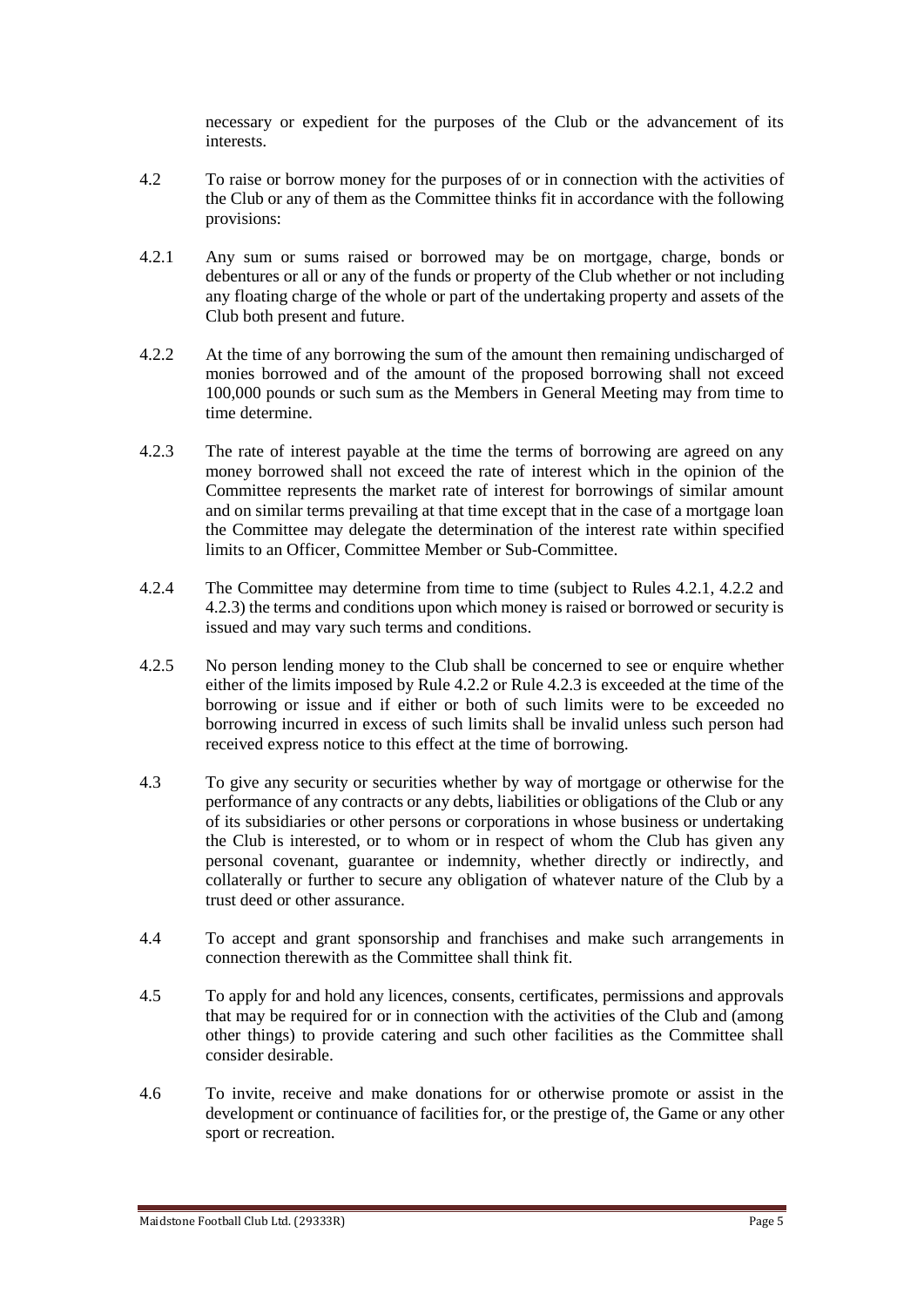- 4.7 To support (whether by direct subscription, the giving of guarantees or otherwise) any charitable, benevolent or educational fund, institution or organisation, or any event or purpose of a public or general nature, the support of which will or may, in the opinion of the Committee, directly or indirectly benefit, or is calculated so to benefit, the Club or its activities or its employees, ex-employees, players, former players or their dependants.
- 4.8 To promote, arrange and organise competitions and entertainments in connection with the Game and any other sport or recreation.
- 4.9 To engage such officials and employees upon such terms and at such remuneration as the Committee may deem appropriate, and to dismiss or retire any of them as may be necessary.
- 4.10 To provide pensions, insurances and other benefits to employees or ex-employees of the Club or the dependants and relatives of any such persons and to establish and maintain or concur in establishing and maintaining trusts, funds, schemes or other arrangements (whether contributory or non-contributory) with a view to providing such benefits including (but not limited to) retirement benefits and/or life assurance schemes.
- 4.11 To maintain bank accounts in credit or overdrawn on such terms as the Committee shall think fit including the giving of guarantees and indemnities in respect of direct debits and other money transmission or collection systems whether pursuant to Rule 16.5 or otherwise.
- 4.12 To pass such resolutions, regulations and instructions which shall be binding on all Members as are considered necessary for the better management, organisation, administration and regulation of the Club.
- 4.13 To settle, conduct, enforce or resist either in a court of law or by arbitration any suit, debt, liability or claim by or against the Club.

### **II MEMBERSHIP**

### **5. Members**

- 5.1 The Members of the Club shall be the persons whose names are for the time being entered in the Register of Members.
- 5.2 The Committee may (subject to the provisions of Rule 6) offer such categories of membership of the Club with such qualifications, application procedures and conditions, duties and privileges, subscriptions and in such numbers as it may from time to time decide but always on the basis that every Member shall have one vote. Details of categories, qualifications, application procedures and conditions, duties and privileges of membership in force from time to time shall be kept by the Secretary and shall be available for inspection by Members at all reasonable times.
- 5.3 Details of any entrance fee and the subscription payable by each category of membership as determined under Rule 17 shall be kept as in Rule 5.2 by the Secretary.
- 5.4 The Committee shall have the power to admit to membership any person in accordance with the application procedures and conditions for the time being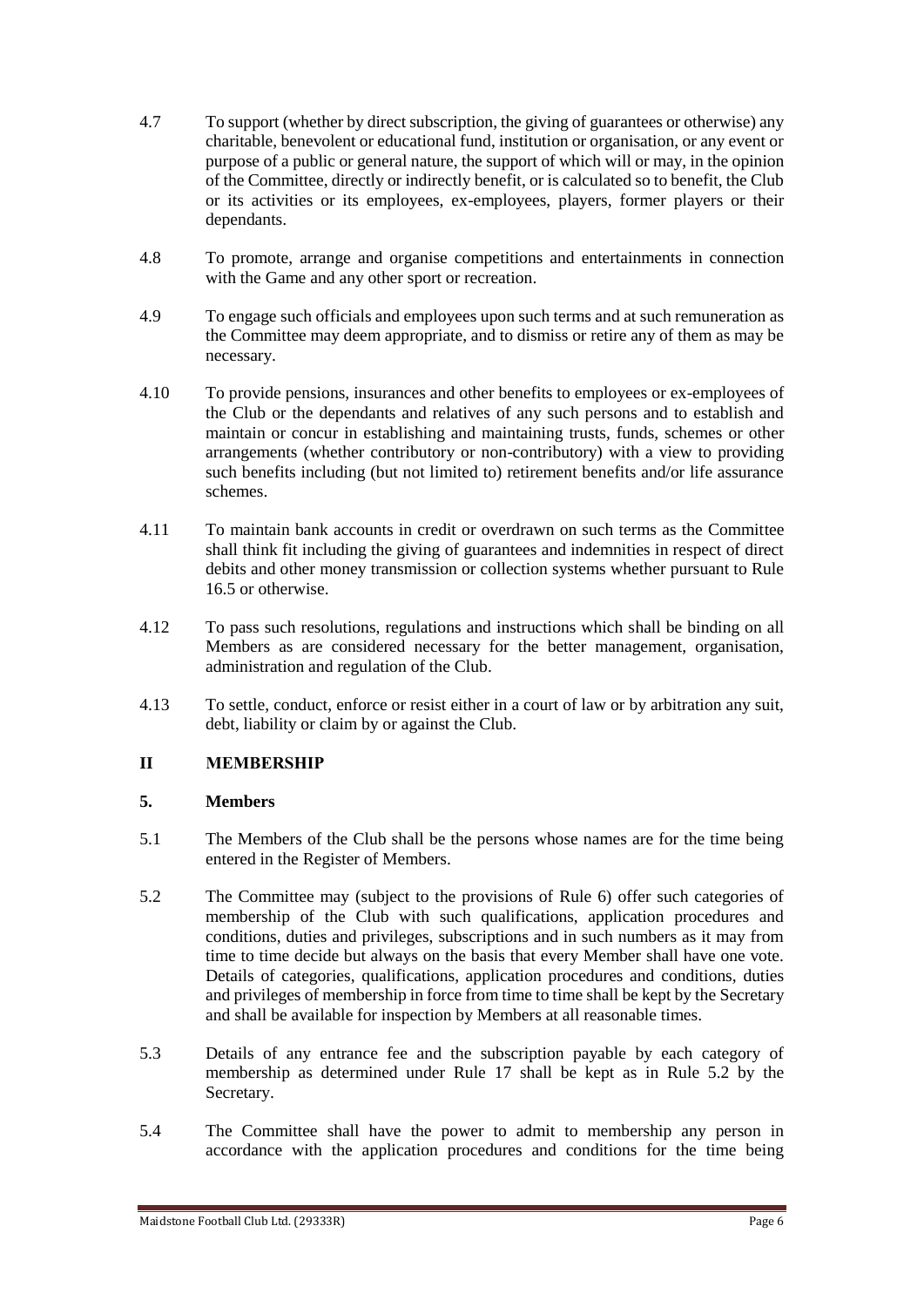applicable under Rule 5.2. There shall be no obligation to state any reason for the rejection of an application.

- 5.5 The Committee may elect (subject to confirmation at the next following Annual General Meeting of the Club) as an Honorary Member of the Club any person, whether an existing Member or not, whose membership whether for services to the Club, to the Game or for any other reason the Committee considers to be especially desirable in the interests of the Club. An Honorary Member shall be a Member with all the rights duties and privileges of membership of the Club but without any obligation to pay any entrance fee or subscription. The Committee shall have power to terminate the honorary membership of any person at any time if it considers such action to be in the interests of the Club so to do.
- 5.6 No person may be accepted as a candidate for membership under the age of sixteen years and the purported admission of a person under the age of sixteen shall be void.
- 5.7 The Committee shall have power to create a class of persons called Juniors or with such other title as the Committee may decide using as criteria age, ticket holding or otherwise as it shall think fit. Such persons shall not be Members within these Rules and they shall have such rights, privileges and obligations as the Committee shall decide. Any person recognised in this class shall cease to be entitled to such recognition on attaining the age of eighteen years.
- 5.8 It shall be the duty of every Member to advise the Secretary promptly of each change of address. All notices and letters dispatched by post to a Member at the address registered in the Register of Members (which shall be conclusive proof thereof) shall be deemed to have been properly delivered pursuant to Rule 32.
- 5.9 A Member may resign from the Club at any time by giving to the Secretary written notice of the intention so to do provided that the Member shall remain liable for all monies then due and owing to the Club.
- 5.10 The President or Secretary or any person appointed by either of them shall have the power to order the withdrawal from the Ground of any Member who is in breach of any of these Rules, any Regulation or any Rule or Regulation of the Union which is applicable to the Ground or its use by Members or who otherwise is, in the opinion of the President or Secretary or their appointee or appointees, guilty of misconduct.
- 5.11 The Committee shall have power to terminate or suspend for such period as it thinks fit the membership of or to reprimand a Member for any infringement of these Rules, any Regulations, the Rules or Regulations of the Union, the Laws of the Game or the World Rugby Regulations or for any conduct prejudicial to the interests of the Club or the Game. The procedure for the exercise of this power shall be prescribed by the Committee and details thereof shall be kept by the Secretary and be available for inspection by Members at all reasonable times.
- 5.12 A Member shall cease to be a Member:
- 5.12.1 On resignation.
- 5.12.2 On termination of membership by the Committee.
- 5.12.3 On death.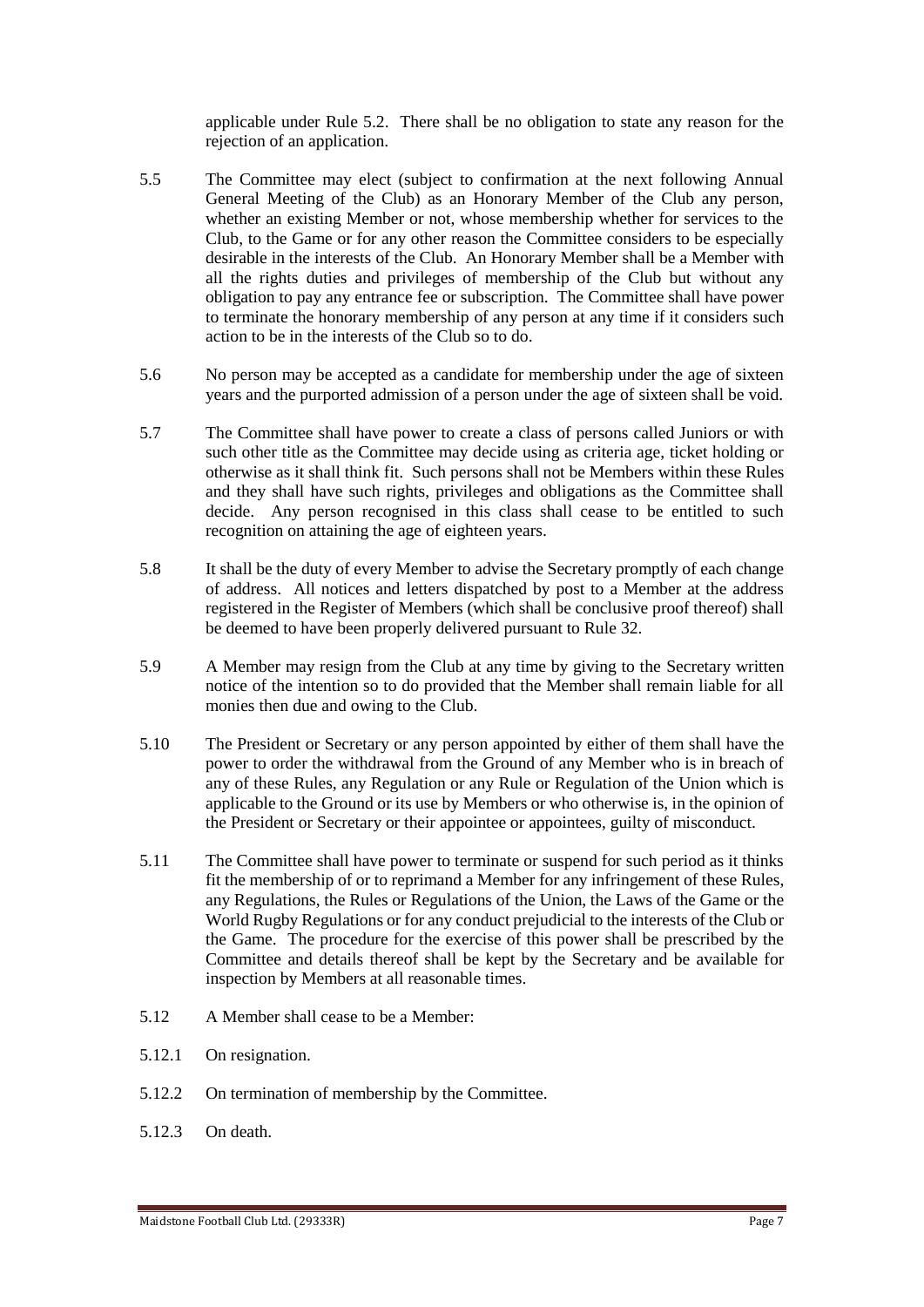- 5.13 Each person who is in membership with the Club at the date these Rules take effect pursuant to Rule 27 shall be admitted to membership in accordance with Rule 5.4 and any person in membership at that date under the age of sixteen years shall be granted the status of a Junior in accordance with Rule 5.7.
- 5.14 Upon a claim being made by the personal representative of a deceased Member; or the trustee in bankruptcy of a Member who is bankrupt the Club shall transfer or pay such property to which the personal representative or trustee in bankruptcy has become entitled or as the personal representative or trustee in bankruptcy may direct them

## **6. Share Capital**

- 6.1 The capital of the Club shall consist of shares of the value of five pence each.
- 6.2 Every Member of whatever category shall hold one share and no more in the capital of the Club. No person who is not a Member shall be issued with a share.
- 6.3 Each Member of the Club at the date these Rules takes effect pursuant to Rule 27 (other than those under the age of sixteen years) shall be allotted one share and five pence of the subscription then next paid by each Member shall be applied in paying up the same in full.
- 6.4 Any Member admitted to membership after the date on which these Rules take effect shall be allotted one share on admission and five pence of the first subscription paid by such Member shall be applied in paying up the same in full.
- 6.5 In the case of a share allotted to an Honorary Member either upon these Rules taking effect or upon admission to membership thereafter pursuant to Rule 5.5 such share shall be credited as fully paid by way of a capitalisation of any profits of the reserves of the Club and the Committee shall have power to take all steps necessary to give effect to this Rule.
- 6.6 No share shall be held jointly, be withdrawable or be transferable by any Member and no interest, dividend or bonus shall be payable on any share. Any Member transferring or attempting to transfer a share or any interest therein or any rights associated therewith shall, if the Committee so decides, be deemed to have resigned from the Club as from the date of such transfer or attempted transfer.
- 6.7 The share of a Member shall be forfeited to the Club when that Member for whatever reason ceases to be a Member and any amount then due to the Member in respect of such share shall thereupon become the property of the Club.
- 6.8 The Club shall not be required to issue a certificate to any Member in respect of the share allotted to that Member.

### **III GENERAL MEETINGS**

### **7. General Meetings**

7.1 All General Meetings shall be held at the Ground or elsewhere as the Committee may determine and any such meeting other than an Annual General Meeting shall be called a Special General Meeting.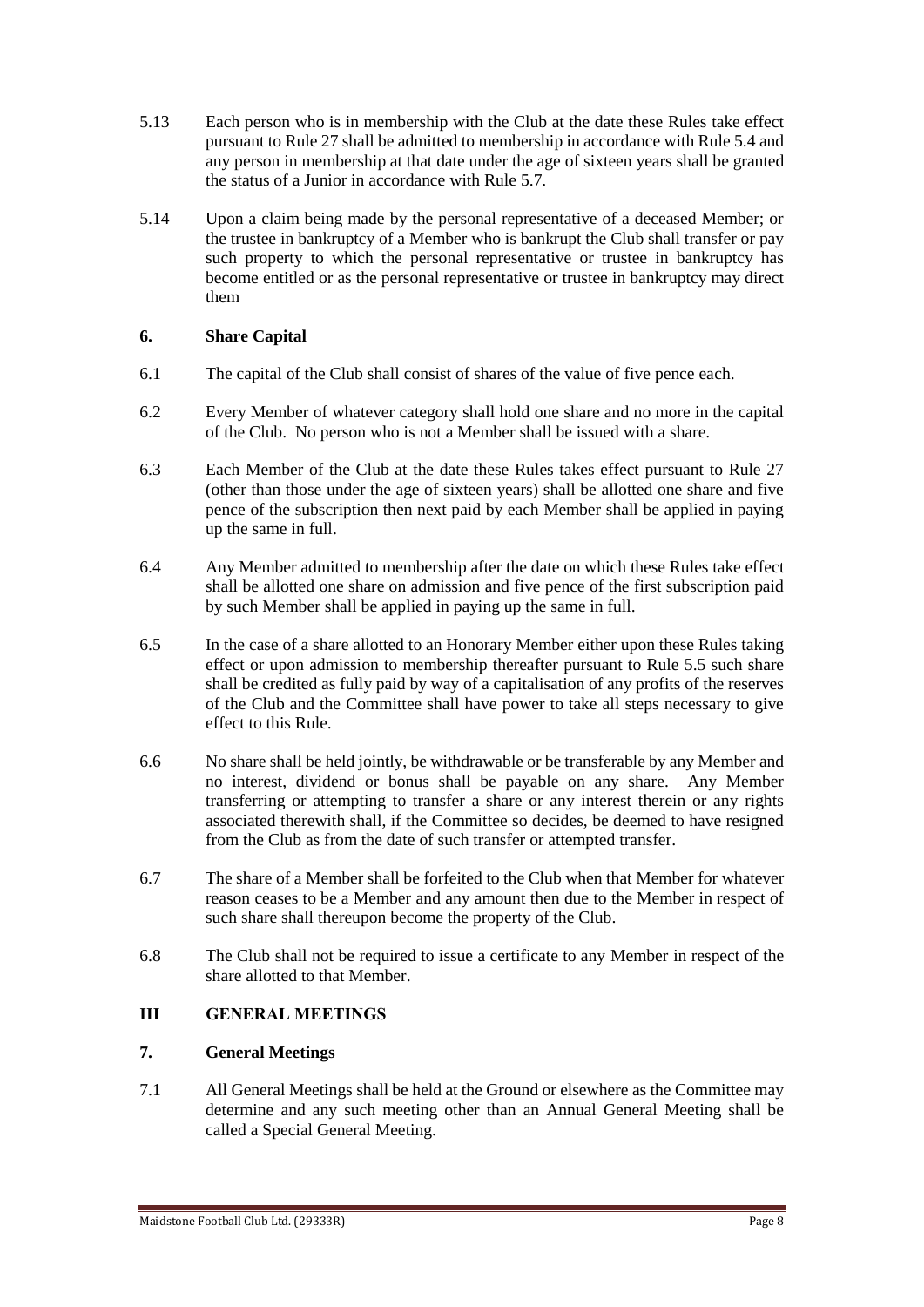- 7.2 The Chairman of all such meetings shall be the President of the Club or if unavailable the Immediate Past President or if unavailable a Member of the Committee appointed at the Meeting concerned to take the Chair for that Meeting.
- 7.3 Every Member shall be entitled to attend and (other than those under the age of sixteen years) vote at any General Meeting. The procedure for the casting of votes shall be determined by the Chairman of the Meeting.
- 7.4 The quorum at any General Meeting shall be 20 Members.
- 7.5 If within thirty minutes after the time appointed for a General Meeting a quorum is not present, the Meeting, if convened on the requisition of Members, shall be dissolved, and in every other case it will stand adjourned to such other day and at such time and place, or be dissolved, as the Committee shall determine.
- 7.6 All resolutions shall be decided by a majority of votes recorded except where:
- 7.6.1 These Rules provide for a special resolution which shall require a majority of at least two-thirds of the votes recorded, or
- 7.6.2 A resolution is put to an Annual General Meeting as contemplated by Rule 8.1.8(b) in which case the provisions of the Act as to voting shall apply.
- 7.7 A declaration by the Chairman of a General meeting to the effect that a particular resolution has been passed or not or passed by a particular majority or not shall (subject to the Act) be final and binding on all Members.
- 7.8 A General Meeting shall not be invalidated by reason only of any Member accidentally failing to receive a notice thereof or any accompanying document relating thereto.
- 7.9 The procedure for conduct of General Meetings shall be prescribed by the Committee and details thereof shall be kept by the Secretary and be available for inspection by Members at all reasonable times.

### **8. Annual General Meetings**

- 8.1 Not later than 31<sup>st</sup> July in every year a General Meeting shall be held (to be known as the Annual General Meeting) for the transaction of the following business:
- 8.1.1 To consider and approve (with or without amendment) the minutes of the previous Annual General Meeting.
- 8.1.2 To receive and approve a report from the Committee on the affairs of the Club since the previous Annual General Meeting.
- 8.1.3 To receive and approve a Financial Statement for the preceding financial year and where necessary in law or where the Members require the Auditors' report thereon.
- 8.1.4 To elect the Officers for the ensuing year.
- 8.1.5 To elect Vice Presidents.
- 8.1.6 To confirm any elections of Honorary Members made by the Committee during the preceding year.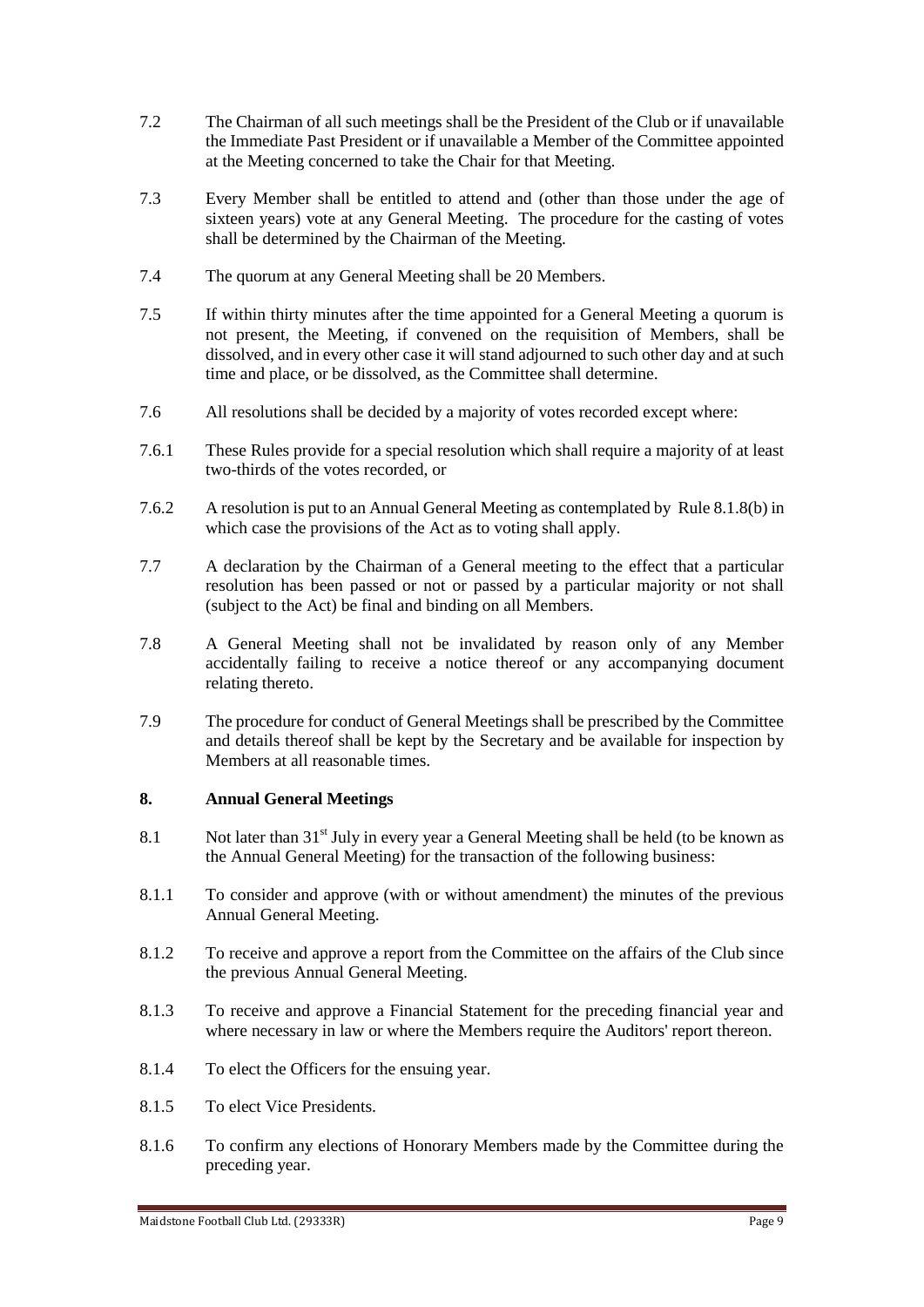- 8.1.7 To elect Members of the Committee for the ensuing year.
- 8.1.8 Where necessary in law or where the Members require:
	- (a) To appoint the Auditors for the ensuing year, or
	- (b) To consider a resolution disapplying the provisions of the Act relating to the obligation to appoint Auditors.
- 8.1.9 To consider as a special resolution any addition or alteration to these rules duly proposed in accordance with Rule 8.5.
- 8.1.10 To consider any other motion or business duly proposed in accordance with Rule 8.5.
- 8.1.11 To consider any other business of which due notice shall have been given.
- 8.1.12 To hear any other relevant matter for the consideration of the Committee during the ensuing year, but on which no voting shall be allowed.
- 8.2 Notice of every Annual General Meeting stating the date, time and venue of such Meeting shall be sent to all Members so as to be received not less than two clear weeks prior to the date of the Meeting with the agenda of the business to be considered thereat and with a copy of the Club's Financial Statement for the preceding financial year.
- 8.3 The election of the Officers shall be subject to the following provisions:
- 8.3.1 Any Member shall have the right to make nominations, with the written consent of a candidate, for election to any one or more of the offices named in or created under the provisions of Rule 13.1. Such nominations must be sent in writing so as to reach the Secretary by  $30<sup>th</sup>$  April. The Committee shall also have the right to make nominations for the election of Officers.
- 8.3.2 The election of each Officer shall be decided by a majority of votes recorded.
- 8.3.3 In the event of an equal number of votes being cast for two or more candidates for any office a further election for that office shall immediately be held between those candidates for whom the votes cast are equal in number. If there shall still be equality of votes the members of the retiring Committee present at the time shall decide who shall from those candidates receiving an equal number of votes in the second election be the holder of the office concerned for the ensuing year.
- 8.4 The election of Committee Members shall be subject to the following provisions:
- 8.4.1 Any Member shall have the right to make not more than one nomination, with the written consent of the candidate, for election as one of the Committee Members provided for in Rule 14.1.2. Such nominations must be sent in writing so as to reach the Secretary by  $30<sup>th</sup>$  April. The Committee shall also have the right to make nominations for the election of Committee Members without restriction on the number of nominations.
- 8.4.2 The election of Committee Members shall be decided by a majority of votes recorded.
- 8.4.3 In the event of an equal number of votes being cast for two or more candidates for the last seat or seats on the Committee a further election shall immediately be held for the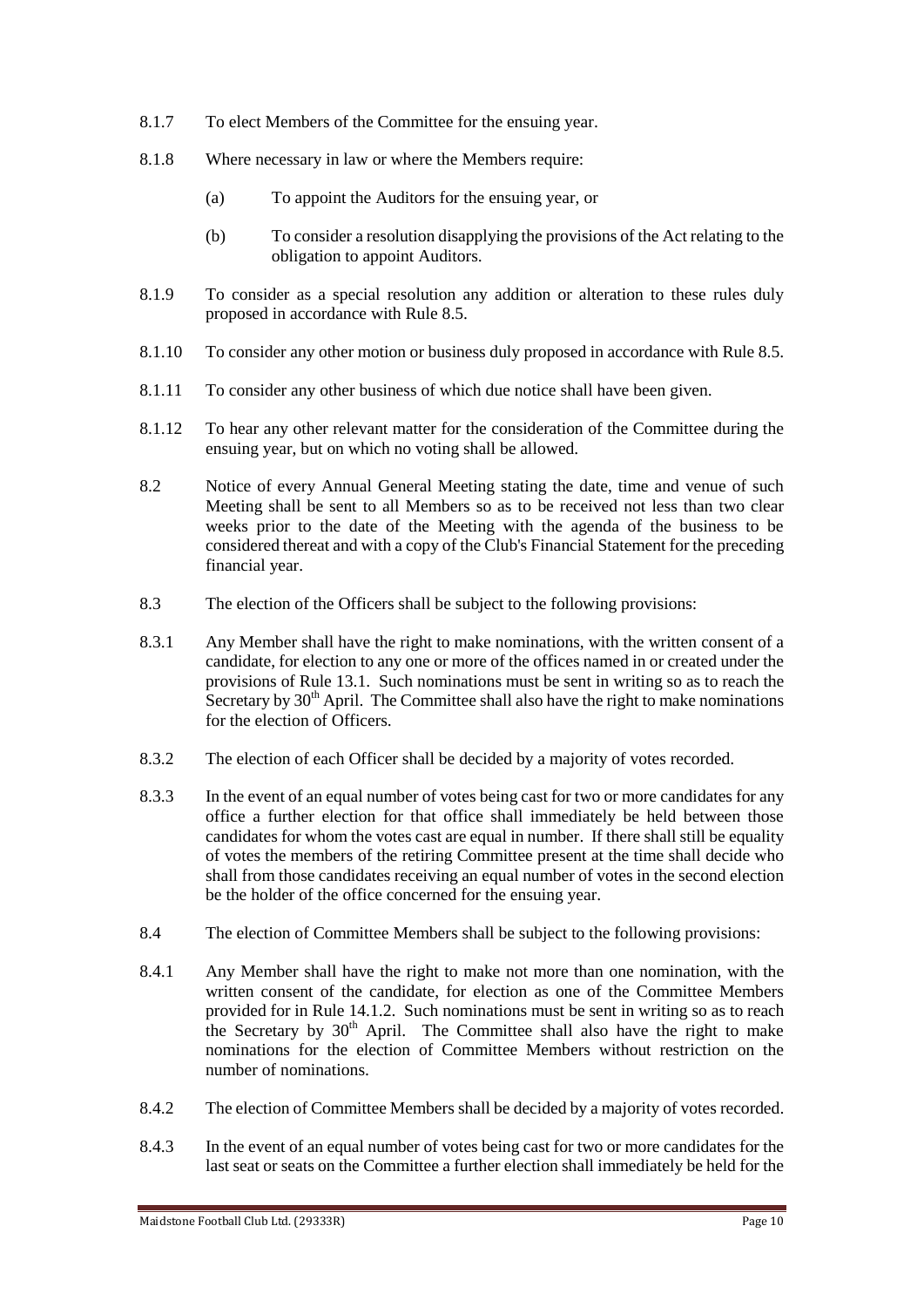last seat or seats between those candidates for whom the votes cast for such seat or seats are equal in number. If there shall still be equality of votes the members of the retiring Committee present at the time shall decide who shall from those candidates receiving an equal number of votes in the second election be the holders of the last seat or seats on the Committee for the ensuing year.

- 8.5 Proposals for additions or alterations to the Rules or for any other motion to be submitted to an Annual General Meeting shall be subject to the following provisions:
- 8.5.1 Any proposal shall be submitted in writing to the Secretary by  $30<sup>th</sup>$  April duly proposed by one Member and seconded by another.
- 8.5.2 Copies of all such proposals and copies of all proposals put forward by the Committee shall be sent to all Members with the notice of the Annual General Meeting.
- 8.5.3 Amendments to any proposal notified to Members under Rule 8.5.2 shall be sent in writing so as to reach the Secretary duly proposed and seconded not less than twenty-four hours before the time for which the Annual General Meeting is convened.
- 8.5.4 Amendments duly received in accordance with Rule 8.5.3 shall be added to the agenda by the Chairman of the Annual General Meeting.

### **9. Special General Meetings**

- 9.1 The Committee may convene at any time a Special General Meeting by giving to all Members two clear weeks written notice thereof stating the date, time and venue thereof and the resolution or resolutions to be moved or other business to be transacted thereat.
- 9.1.1 Amendments to any resolution proposed by the Committee shall be submitted in writing to the Secretary duly proposed and seconded by Members in the same manner as is prescribed by Rule 8.5.3 for an Annual General Meeting.
- 9.1.2 Amendments duly received in accordance with Rule 9.1.1 shall be added to the agenda by the Chairman of the Special General Meeting.
- 9.2 The Committee shall also convene a Special General Meeting on receipt by the Secretary of a written requisition so to do, duly signed by not less than 20 Members. Each requisition must clearly state the specific resolution to be moved.
- 9.2.1 Two clear weeks' notice of such a Meeting stating the date, time and venue thereof and the specific resolution to be moved thereat shall be sent to all Members by the Secretary within fourteen days of the receipt of the requisition.
- 9.2.2 Amendments to such a resolution shall be submitted in writing to the Secretary duly proposed and seconded by Members in the same manner as is prescribed by Rule 8.5.3.
- 9.2.3 Amendments duly received in accordance with Rule 9.2.2 shall be added to the agenda by the Chairman of the Special General Meeting.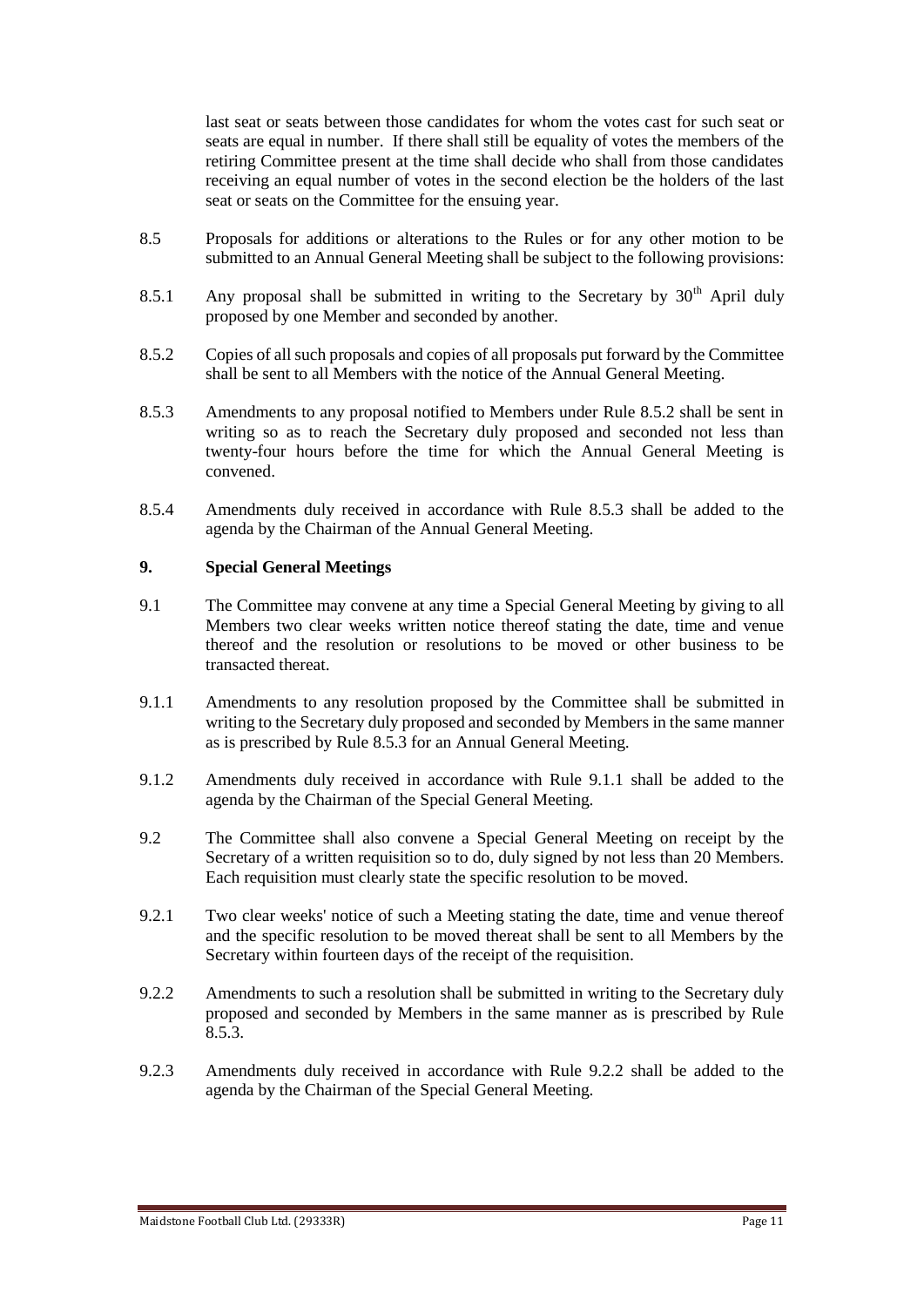### **10. Rules**

- 10.1 No new Rule shall be made, nor shall any Rule be amended or rescinded, except by a special resolution passed at an Annual General Meeting in accordance with Rule 8.5 or at a Special General meeting convened by the Committee in accordance with Rule 9.1.
- 10.2 The Secretary shall register in accordance with the Act any new Rule or amendment to these Rules and no new Rule or amendment to the Rules shall be valid until so registered.
- 10.3 A copy of the Rules shall be delivered by the Secretary to any person on demand on payment of such sum (not exceeding ten pence) as may from time to time be determined by the Committee.

### **IV OFFICERS AND COMMITTEE**

### **11. Powers of the Committee**

The affairs of the Club shall be administered by the Committee which shall exercise all powers of the Club expressed in Rule 4 and without limiting the generality thereof:

- 11.1 The Committee shall have power to appoint such Sub-Committees as are considered necessary to deal with the affairs of the Club.
- 11.1.1 The Committee shall determine the composition, powers and terms of reference of each Sub-Committee.
- 11.1.2 The Chairman of any Sub-Committee shall have a second or casting vote, and the quorum necessary for the transaction of business by a Sub-Committee shall be one-third of its appointed members or as the Committee may determine.
- 11.1.3 A Sub-Committee may exercise the power of co-option subject to the provisions of Rule  $11.2<sup>2</sup>$
- 11.2 The Committee shall have power to co-opt additional members to serve on it provided that the number of such co-opted members shall not exceed twenty-five per cent of the number of members elected to hold office on the Committee (the Officers for the purposes of this computation being deemed to be elected members) and to approve the co-option of additional members to serve on any Sub-Committee, in both cases either for general or special service and with or without voting rights.
- 11.3 The Committee shall not exercise its powers in any way or for any purpose inconsistent with the objects of the Club.
- 11.4 The procedure for the conduct of meetings of the Committee shall be prescribed by the Committee and details thereof shall be kept by the Secretary and be available for inspection by Members at all reasonable times.
- 11.5 References in these Rules to any acts or activities or opinion (including, without limitation, decisions, directions, requests, exercises of discretion and the giving of consent) of the Committee shall mean such acts or activities or opinions as shall have been sanctioned or effected or (as the case may be) expressed by (a) a resolution of the Committee or (b) a resolution of the relevant Sub-Committee where the power to act or authority being exercised has been delegated by the Committee to a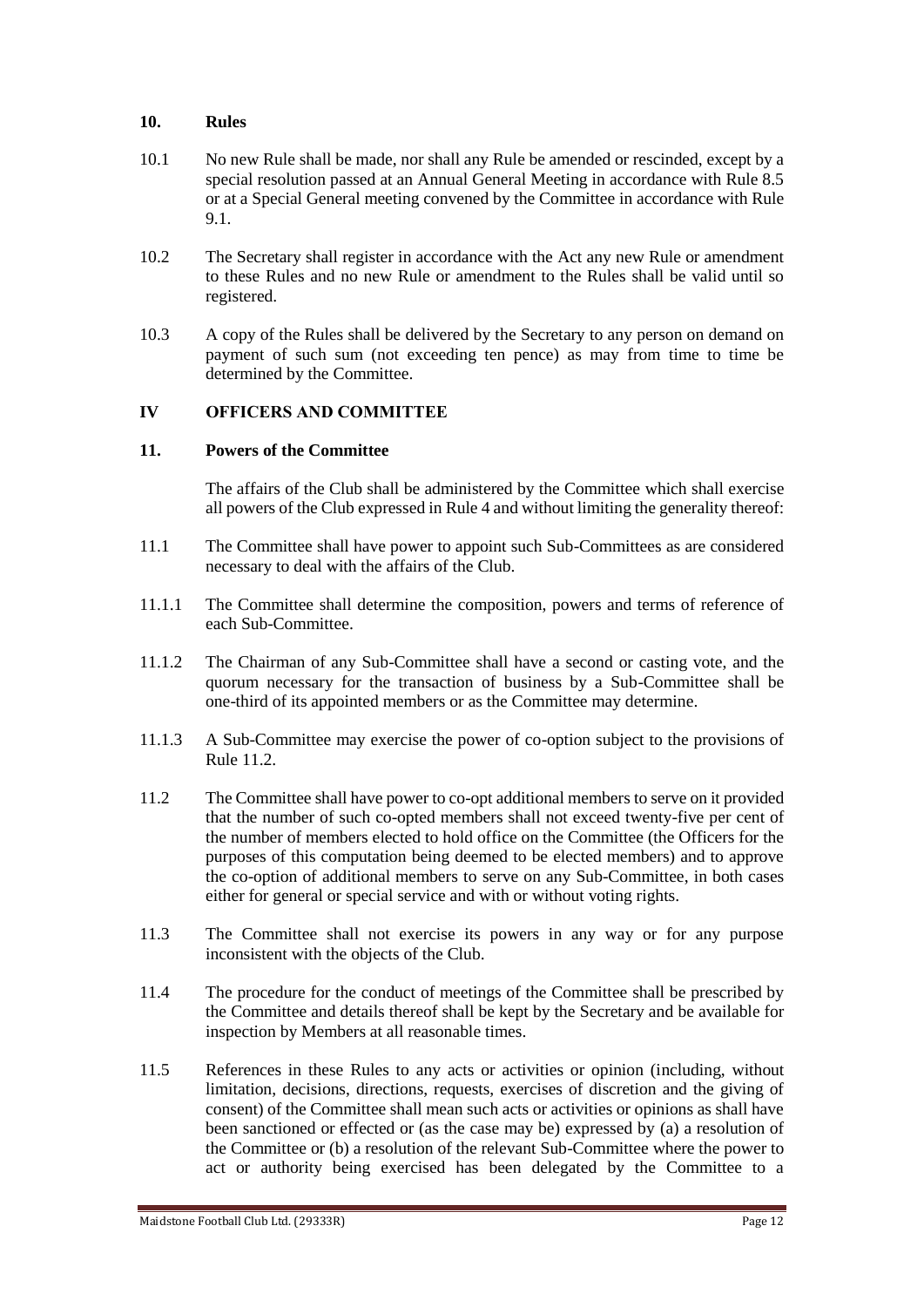Sub-Committee or (c) the relevant Officer where that power or authority has been delegated by the Committee to an Officer.

### **12. Committee Members' Interests**

- 12.1 Any Committee Member who is in any way, whether directly or indirectly, interested in a contract or proposed contract with the Club shall declare the nature and extent of his interest at the first meeting of the Committee held after he became so interested.
- 12.2 Notwithstanding Rule 12.1, a general notice given to the Committee that a Committee Member is to be regarded as having an interest of the nature and extent specified in the notice in any transaction or arrangement in which a specified person or class of persons is interested shall be deemed to be a disclosure that the Committee Member has an interest in any such transaction of the nature and extent so specified.
- 12.3 Provided that he has disclosed in accordance with this rule any material interest of his, a Committee Member:
- 12.3.1 may be party to, or otherwise interested in, any transaction or arrangement with the Club or in which the Club is otherwise interested;
- 12.3.2 may be a director or other office of, or employed by, or party to any transaction or arrangement with, or otherwise interested in, any body corporate promoted by the Club or in which the Club is otherwise interested; and
- 12.3.3 shall not, by reason of his office, be accountable to the Club for any benefit which he derives from any such office or employment or from any such transaction or arrangement or from any interest in any such body corporate and no such transaction or arrangement shall be liable to be avoided on the ground of any such interest or benefit.

### **13. Officers**

- 13.1 The Officers of the Club shall be a President, a Secretary, a Treasurer, the Immediate Past President and such other Officers as the Club may in General Meeting from time to time determine.
- 13.2 The Officers of the Club shall be elected at each Annual General Meeting in accordance with Rule 8.3.
- 13.3 Each Officer on election at an Annual General Meeting shall hold office from the end of that Meeting until the end of the next Annual General Meeting but shall be eligible for re-election from year to year.
- 13.4 If any such offices fall vacant between one Annual General Meeting and the next such vacancy shall be filled by the Committee for the period of the vacancy.

#### **14. Committee**

- 14.1 The Committee shall consist of
- 14.1.1 The Officers.
- 14.1.2 Seven members (or such other number not exceeding twenty as may be determined from time to time by the Club in General Meeting) duly elected in accordance with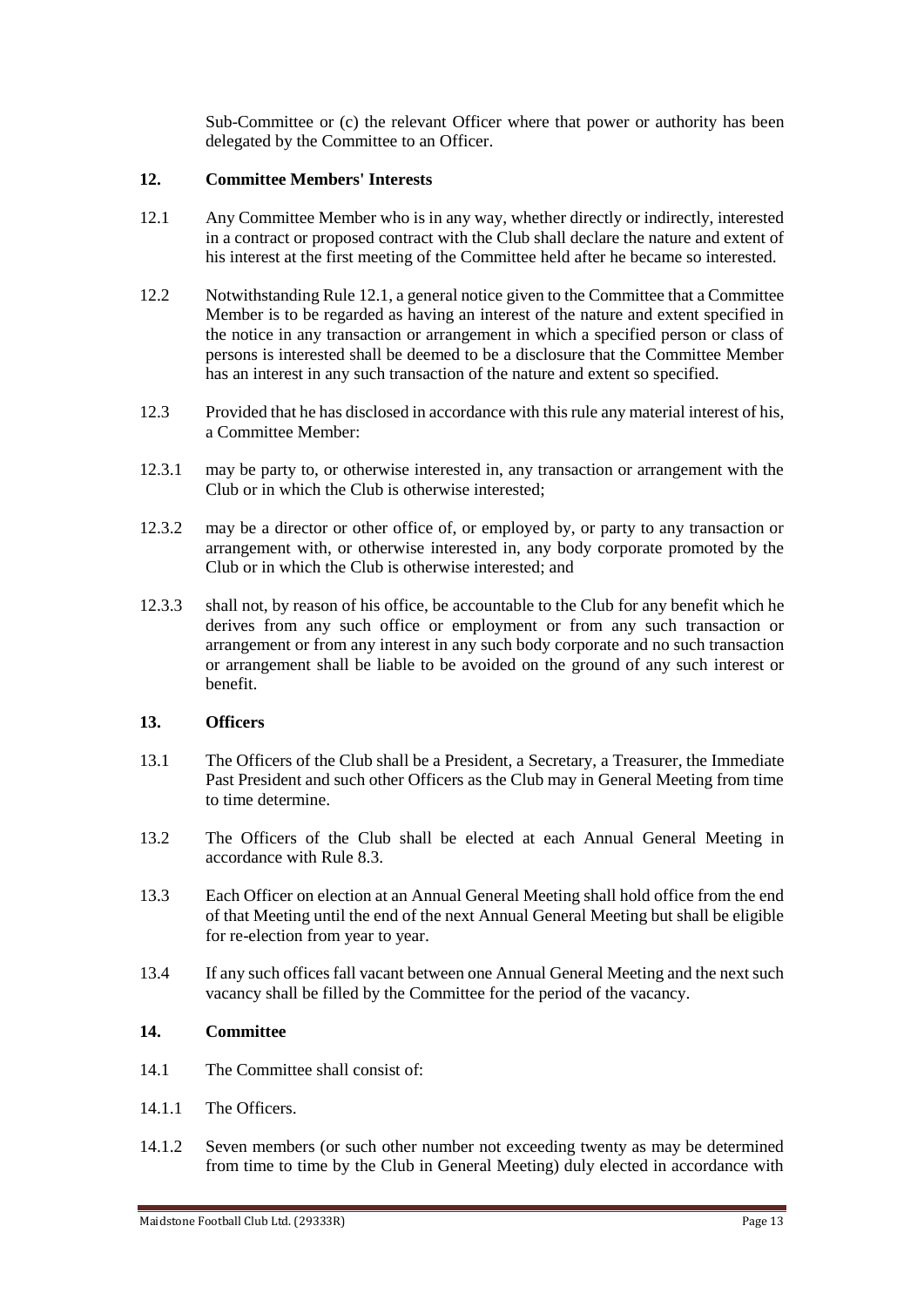Rule 8.4. A Member of the Committee shall hold office from the end of the Annual General Meeting, at which he is elected until the end of the following Annual General Meeting and shall be eligible for re-election from year to year.

- 14.2 The Committee shall each year elect its own Chairman for the ensuing year to hold office from the date of the Annual General Meeting until the date of the following year's Meeting. He may hold any other office in the Club at the same time and shall be eligible for re-election from year to year.
- 14.3 The quorum of the meeting of the Committee shall be seven (or such other number as may be determined from time to time by the Club in General Meeting) and the Member elected to take the Chair shall be entitled to exercise a second or casting vote.
- 14.4 If a vacancy shall occur for an elected Member of the Committee between one Annual General Meeting and the next such vacancy shall be filled by the Committee.
- 14.5 If a Member of the Committee shall commit an offence under Rule 5.11 or shall be adjudged bankrupt or if a court order is made appointing a receiver to administer such Member's property such Member shall thereupon cease to be a Member of the Committee.
- 14.6 Committee Members shall receive no remuneration for serving on the Committee other than the payment of authorised expenses for carrying out their duties.

### **15. Vice-Presidents**

The Committee may each year nominate for election at the Annual General Meeting as Vice-Presidents of the Club such Member or Members as they consider should receive special recognition for services to the Club. Any Member so elected shall remain a Vice-President until ceasing to be a Member. The position of Vice-President shall not carry any rights or obligations and in particular a Vice-President shall not be an Officer or a Member of the Committee unless separately elected as such.

#### **V FINANCE**

#### **16. Club Finance**

- 16.1 The Club's income shall be obtained annually from the subscriptions of Members, from investments and securities, from gate monies and ticket receipts from matches arranged by the Club at the Ground, from the letting of the Ground, from sponsorship and from any other available source.
- 16.2 The profits of the Club shall be applied only in furthering the objects of the Club.
- 16.3 The Club shall not have power to receive money on deposit from Members or others.
- 16.4 A Financial Statement of the Club's affairs shall be made up to 31<sup>st</sup> July in each year (or such other date as may be determined from time to time by the Club in General Meeting) and shall be signed by the Treasurer, the Secretary and one Member of the Committee. An audit, where necessary in law or where the membership require, shall be carried out by a qualified auditor or, where the conditions applicable for appointing lay auditors apply, by 2 or more lay auditors, and a printed copy of the signed Financial Statement, together with the Auditors' report thereon, shall be sent to each Member with the notice calling an Annual General Meeting.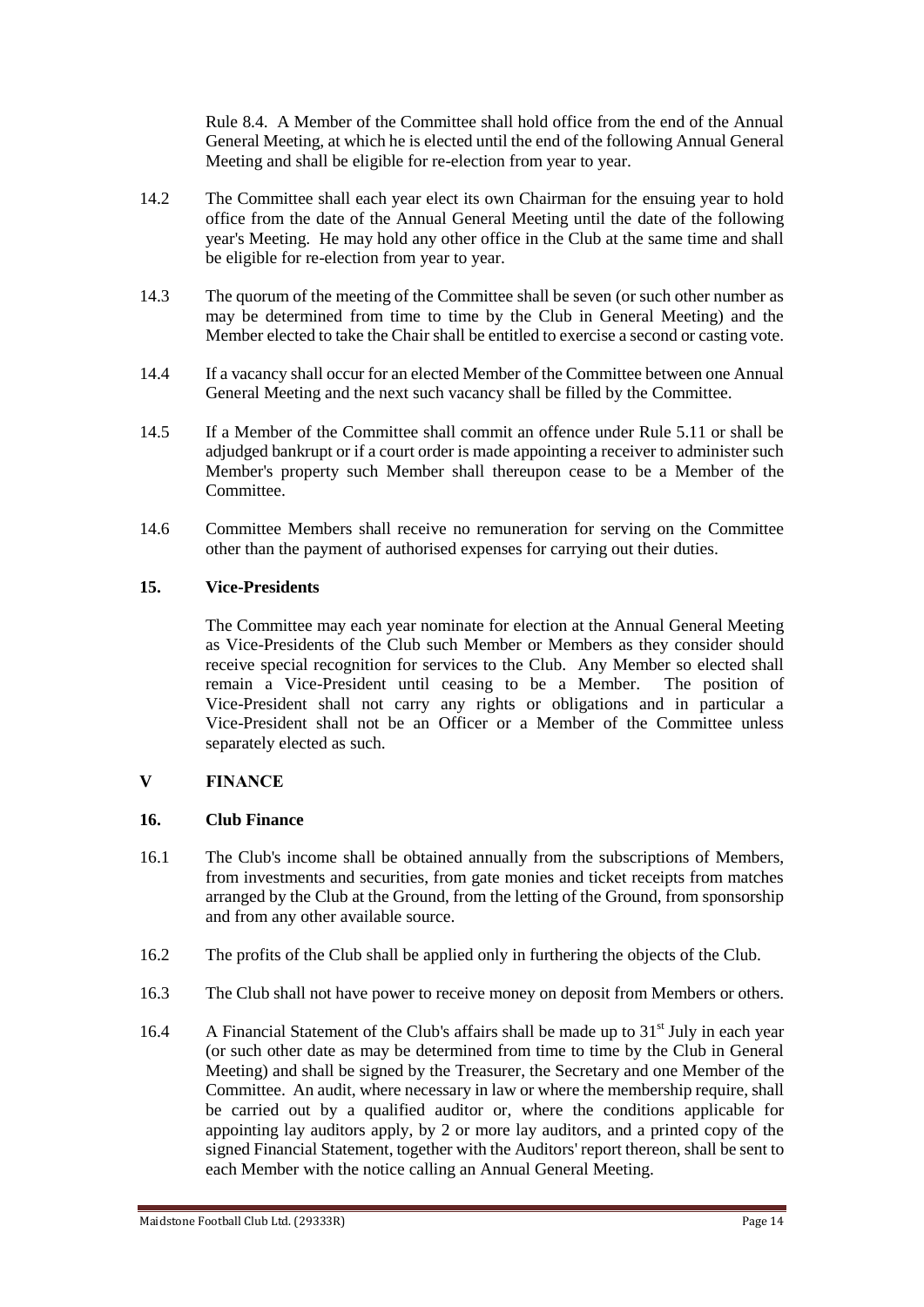16.5 The Club may participate in a direct debiting scheme as an originator for the purpose of collecting subscriptions for any category of membership and/or any other amounts due to the Club. In furtherance of such a scheme the Club may enter into an indemnity required by the bank upon whom direct debits are to be originated and such indemnity may be executed on behalf of the Club by the Secretary or as otherwise determined pursuant to these Rules.

## **17. Subscriptions**

Each Member shall, according to membership category, pay to the Club on 1 September (or such other date as may be determined by the Club in General meeting) such annual subscription as the Committee may from time to time determine.

### **18. Match Tickets**

- 18.1 Tickets to the Ground for matches arranged by the Club shall be under the control of the Committee and shall be sold at prices fixed by the Committee (without any provision for repurchase by the Club) to Members or as the Committee may direct, and the Committee shall allocate such tickets on an equitable basis.
- 18.2 Tickets to the Ground for representative and other matches for which the Ground is let shall be under the joint control of the Committee and the organisers of the match concerned.
- 18.3 The Committee shall have power to issue such season and other tickets, on such terms, with such privileges and to such persons as it may from time to time determine.

### **19. Auditors**

- 19.1 The provisions of the Act relating to the appointment, powers, rights, remuneration, responsibilities and duties of the Auditors shall be complied with.
- 19.2 The Auditors where appointed shall be entitled to attend any General Meeting and to receive all notices of and other communications relating thereto which any Member is entitled to receive, and to be heard at any General Meeting on any part of the business which concerns them as auditors.

## **VI STATUTORY PROCEDURES**

### **20. Registered Office**

- 20.1 The registered office of the Club shall be at the Ground or at such other location in England as the Committee may from time to time otherwise determine.
- 20.2 Notice of any change in the situation of the registered office shall be given by the Secretary to the FCA within fourteen days after the change.

### **21. Use of the Name of the Club**

- 21.1 The name shall be kept painted or affixed in a conspicuous position and in letters which are easily legible on the outside of every office or place in which the activities of the Club are carried on.
- 21.2 The name shall be stated in legible characters in all business letters of the Club, in all notices, advertisements and other official publications of the Club, in all bills of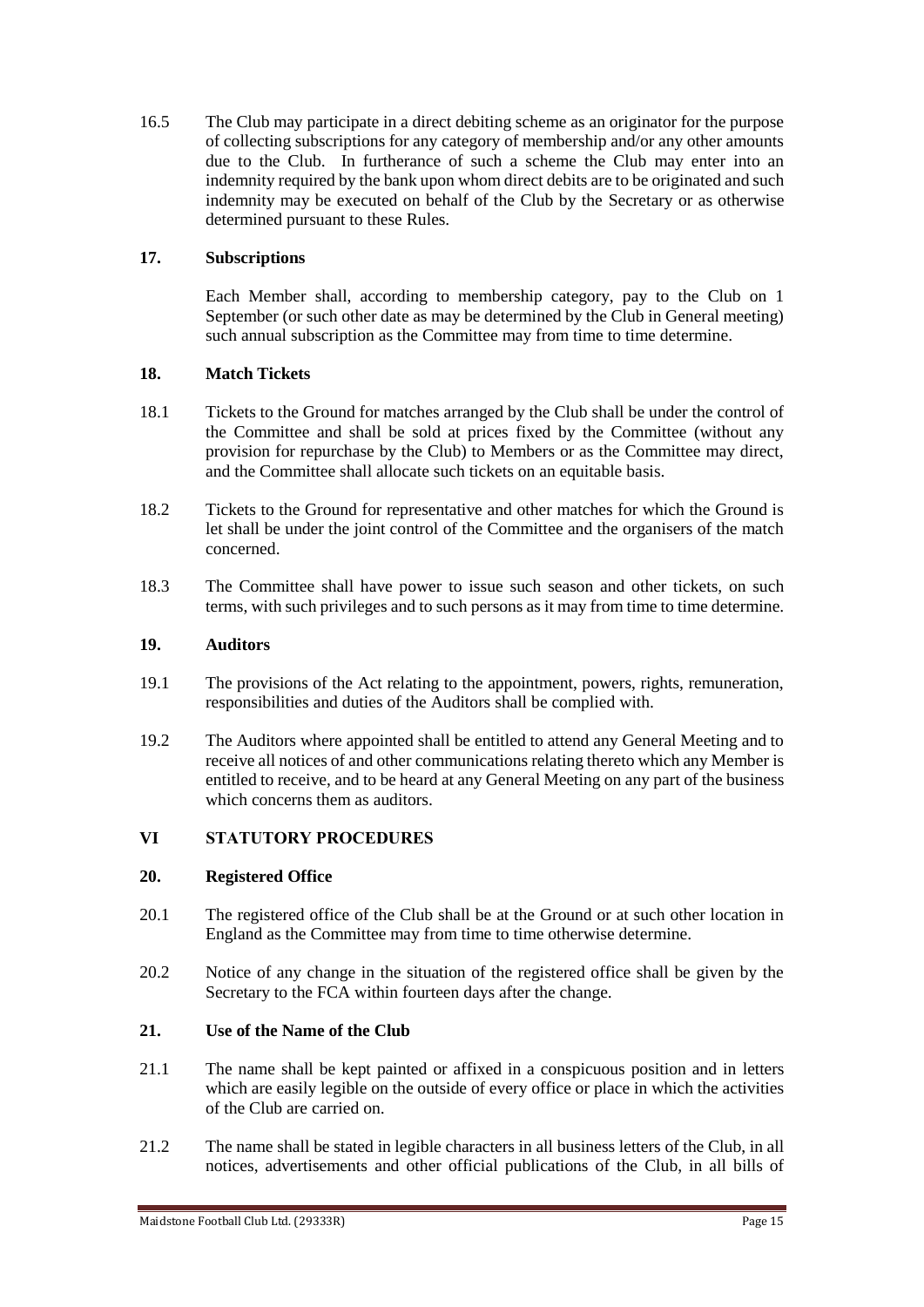exchange, promissory notes, endorsements, cheques and orders for money or goods purporting to be signed by or on behalf of the Club and in all bills, invoices, receipts and letters of credit of the Club.

21.3 Save with the authority of the Committee, the name of the Club shall not at any time be used by any Member in any document or advertisement issued or published by, or on behalf of or with the authority of that Member in such a way as to indicate or imply that such document or advertisement was issued or published by or on behalf of the Club or the Committee.

### **22. Seal**

The Club shall have its name engraved in legible characters on a seal which shall be kept in the custody of the Secretary and shall be used only under the authority of the Committee which may determine who shall countersign any instrument to which the seal is affixed and unless otherwise so determined it shall be countersigned by any two of the Officers.

### **23. Register of Members**

- 23.1 The Club shall keep at its registered office a Register of Members and Officers in which the Secretary shall enter the following particulars:
- 23.1.1 The name and postal address of each Member and, where a Member has notified to the Club an electronic address for the purpose of receiving notices or documents, that electronic address and the purposes for which it has been notified.
- 23.1.2 A statement of the share held by each Member and the amount paid therefore.
- 23.1.3 A statement of other property, if any, in the Club held by each Member whether in loans or otherwise.
- 23.1.4 The date on which each Member was entered into in the Register as a Member and the date on which a Member ceased to be a Member.
- 23.1.5 The names and addresses of the Officers of the Club with the offices held by them respectively and the date on which they assumed and left office.
- 23.2 The Register of Members and Officers shall be so constructed that it is possible to open to inspection the particulars entered pursuant to Rules 23.1.1, 23.1.4 and 23.1.5 without also opening to inspection the other particulars entered in the Register.

### **24. Inspection of Books**

All Members and persons having an interest in the funds of the Club shall be allowed to inspect their own accounts and the particulars entered in the Register of Members and Officers other than those entered under Rules 23.1.2 and 23.1.3 at all reasonable hours at the registered office of the Club subject to such regulations as to the time and manner of such inspection as may be made from time to time by a resolution passed at a General Meeting.

#### **25. Annual Return**

25.1 Every year not later than the date provided by the Act or where the return is made up to the date allowed by the FCA not later than seven months after such date the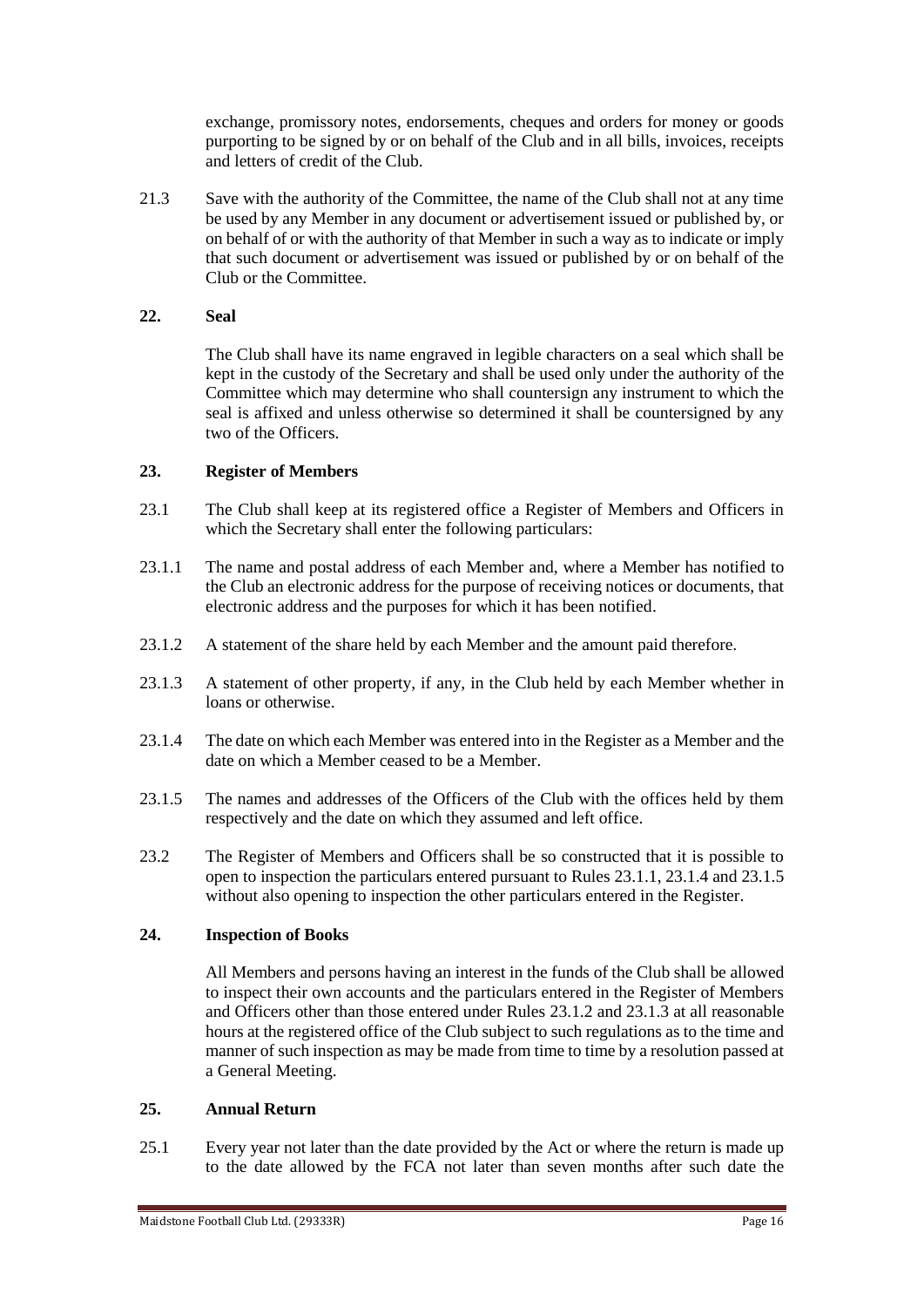Secretary shall send to the FCA the annual return in the form prescribed by the FCA relating to the affairs of the Club for the period required by the Act to be included in the return together with a copy of the Financial Statement of the Club with the report of the Auditors where applicable thereon for the period included in the return and a copy of each balance sheet made during that period and the Report of the Auditors where applicable on that balance sheet.

- 25.2 A copy of the latest annual return shall be supplied free of charge on demand to every Member or other person interested in the funds of the Club. This requirement shall be satisfied by the publication of the annual return on a website provided that:
- 25.2.1 the Club and the Member have agreed that the Club may make the annual return available to the Member on a website;
- 25.2.2 the Club notifies the Member of the publication of the annual return on a website, the address of the website, the place on the website where the annual return may be accessed and how it may be accessed; and
- 25.2.3 the return is available on that website from the date of notification (or, if later, the date on which the return first appears on the website) to the date when the annual return ceases to be the latest annual return for the Club.

### **26. Publication of Accounts**

The Club shall keep a copy of the last balance sheet for the time being together with the Report made by the Auditors where applicable thereon always hung up in a conspicuous place at its registered office.

#### **27. Registration**

These Rules shall take effect on and from the date of their registration pursuant to and in accordance with the provisions of Section 3 of the Act.

#### **28. Dissolution**

In the event of it becoming necessary for the Members to discontinue the activities of the Club and to dissolve the Club under the provisions of the Act, its funds and property shall be appropriated or divided amongst the Members in such manner as the Committee consider to be fair and reasonable.

### **VII GENERAL**

#### **29. Licensing**

- 29.1 Save for those persons who are admitted to membership under Rule 5.13 no person may be admitted to membership without an interval of at least two days between the dates of nomination and admission.
- 29.2 Subject to such restrictions as may be imposed from time to time by the Committee in any Regulations:
- 29.2.1 the Ground shall be open during such hours as the Committee may decide and intoxicating liquor shall be supplied during such hours as may be fixed by the Committee and contained in the operating schedule set out in the Club's Premises Licence as required by law, but the Committee shall have power to close the Ground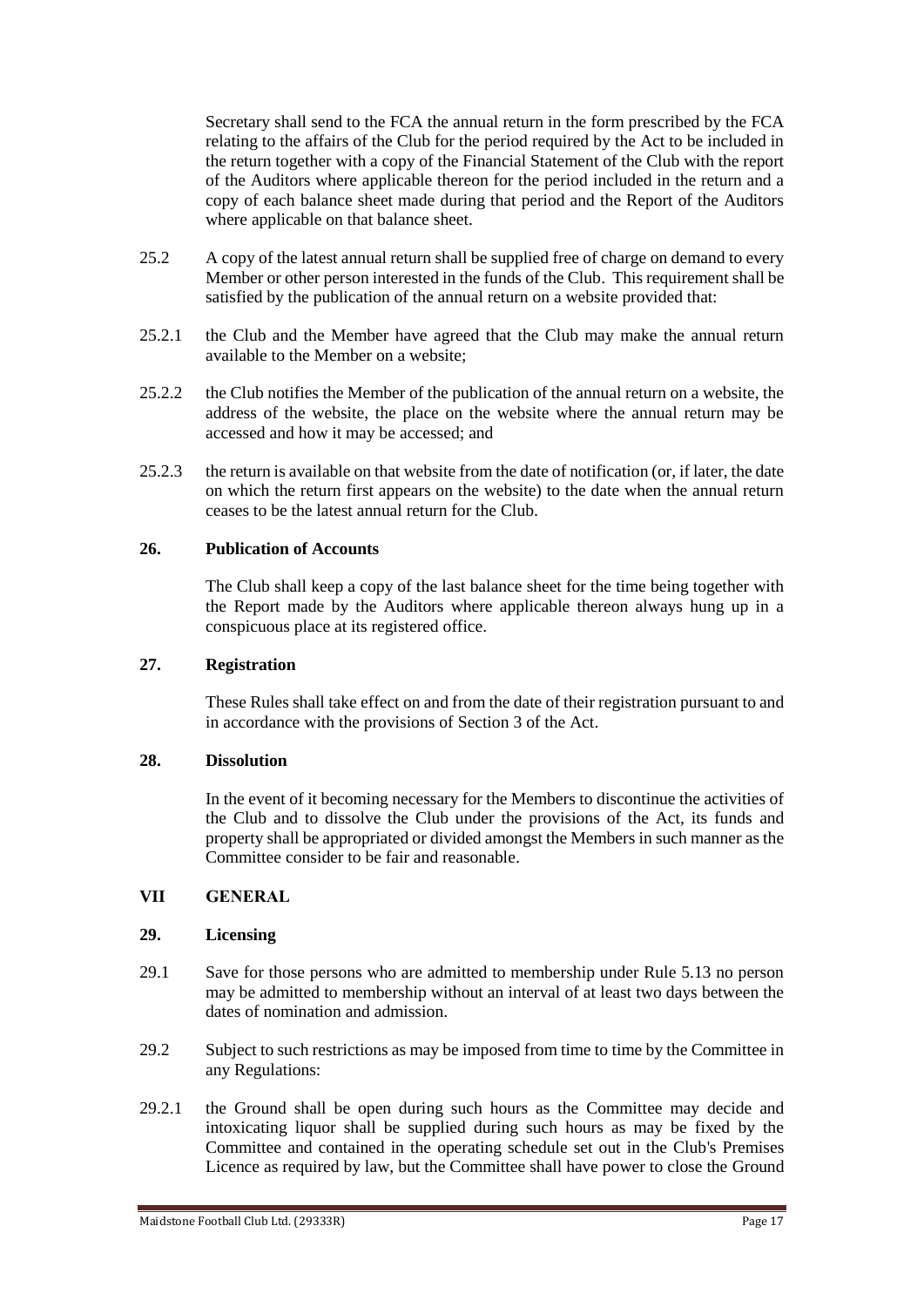or any part thereof and/or to reduce the hours of supply of intoxicating liquor from time to time on affixing notice thereof on the Club's notice board.

- 29.2.2 Members may introduce and entertain guests at the Ground.
- 29.2.3 provision is hereby made for the admission to any premises on the Ground in respect of which the Club is registered under the Licensing Act 2003 (or any statutory modification or re-enactment thereof) of persons other than Members or their guests and for the sale of intoxicating liquor to them by or on behalf of the Club for consumption on such premises.

### **30. Continuity**

For the avoidance of doubt every Member of the Club who at the date these Rules take effect pursuant to Rule 27 holds office or position in any capacity in the Club (including the position of Vice-Presidents) shall continue to hold the same office or position following registration. Such Members shall have the same seniority, dates of appointment, dates of retirement and the like after registration as before registration, subject only to such changes as are necessary by virtue of these Rules. The Trustees under the former Rules of the Club shall, until they have fully discharged their duties, remain as Trustees upon those of the former Rules which relate to Trustees, varied only insofar as these Rules necessarily require.

### **31. Indemnity**

Each Officer (including under the former Rules of the Club the Trustees) and employee from time to time of the Club and each person who was or is from time to time a Member of the Committee or any Sub-Committee shall (to the extent that such person is not entitled to recover under any policy of insurance) being entitled to be indemnified out of any and all funds available to the Club, which may lawfully be so applied, against all costs, liens, charges, expenses and liabilities whatsoever incurred by such person in the execution and discharge of duties undertaken on behalf of the Club or in relation thereto, or incurred in good faith in the purported discharge of such duties, including any liability incurred in initiating, prosecuting or defending any proceedings, civil or criminal, which relate to anything done or omitted as an Officer or employee or as a Member of the Committee or any Sub-Committee as the case may be.

#### **32. Notices**

- 32.1 A notice may be served by the Club upon any Member, either personally or by sending it by post or fax addressed to such Member at his or her registered address as appearing in the Register of Members. A notice may also be served by the Club upon any Member by electronic communication in accordance with Rules 32.2 and 32.3.
- 32.2 Any Member who notifies the Club of an address to which the Club may send electronic communications shall be treated as having agreed to receive notice and other documents from the Club by electronic communication.
- 32.3 If a Member notifies the Club of his email address the club may send the Member the notice or other documents by publishing the notice or other document on a website and notifying the Member by email that the notice or other document has been published on the website.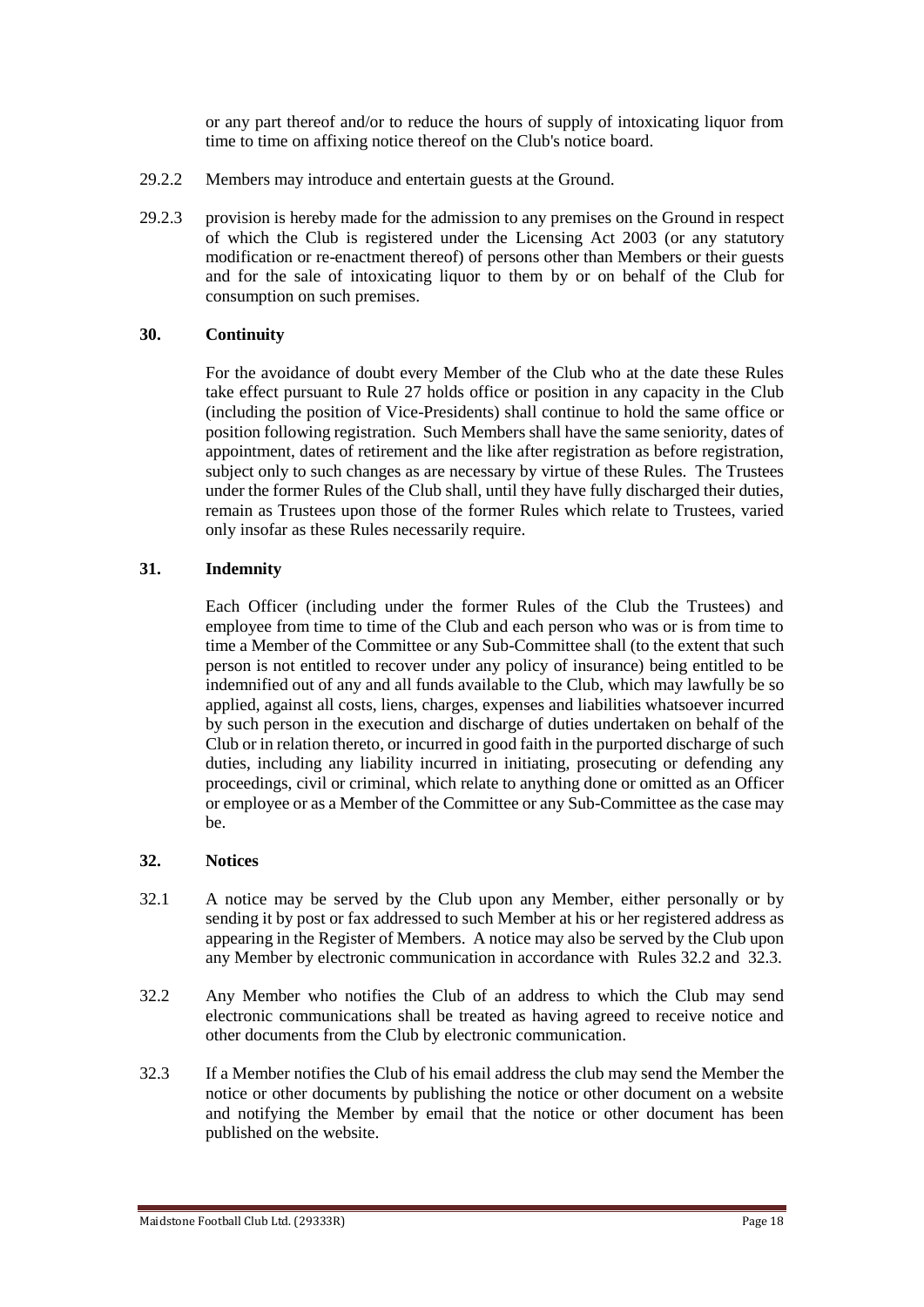32.4 Any notice, whether sent by post, fax or electronic communication shall be deemed to have been served on the day following that on which the letter or other communication containing the same is put into the post, sent, or otherwise despatched.

### **33. Arbitration**

Every dispute of the type defined as a "relevant dispute" in Section 137(2) of the Act or any amendment, modification or re-enactment thereof (not being one in respect of which the decision falls to be made in some other way under these Rules) shall be referred to the arbitration of a single arbitrator (pursuant to the Arbitration Act for the time being in force) to be appointed in default of agreement between the parties to the dispute by the President (or failing whom one of the other Officers) for the time being of the Union.

### **34. Interpretation**

Subject to the provisions of the Act any difference of opinion as to the interpretation of these Rules or on any matter not provided for therein shall be decided by the Chairman of a General Meeting at such Meeting or by the Committee in every other circumstance, and every such decision shall be recorded in the minutes and shall be accepted as the true meaning until thereafter otherwise interpreted on due notice at a subsequent General Meeting.

### **35. Schedule of Definitions**

| "the Act"             | means the Co-operative and Community Benefit<br>Societies Act 2014 and any subsequent Acts governing<br>or otherwise affecting co-operative societies.                                                           |  |
|-----------------------|------------------------------------------------------------------------------------------------------------------------------------------------------------------------------------------------------------------|--|
| "Auditors"            | means the auditors of the Club for the time being.                                                                                                                                                               |  |
| "Club"                | means Maidstone Football Club Football Club Limited.                                                                                                                                                             |  |
| "Committee"           | means the committee designated in Rule 14 and<br>"Committee Member " or "Member of the Committee "<br>means a member of the Committee for the time being<br>and shall include a person co-opted under Rule 11.2. |  |
| "Financial Statement" | means a Balance Sheet together with a Statement of<br>Accounts showing Income and Expenditure.                                                                                                                   |  |
| "FCA"                 | means the Financial Conduct Authority or its statutory<br>successor carrying on its relevant functions.                                                                                                          |  |
| "Game"                | means the game of Rugby Union Football.                                                                                                                                                                          |  |
| "General Meeting"     | means a general meeting of Members.                                                                                                                                                                              |  |
| "Ground"              | means the ground including stands, clubhouse and<br>other buildings built thereon maintained and developed<br>under the provisions of Rule 3.5.                                                                  |  |
| "Laws of the Game"    | means the laws promulgated by the IRFB from time to<br>time according to which the Game is played throughout                                                                                                     |  |